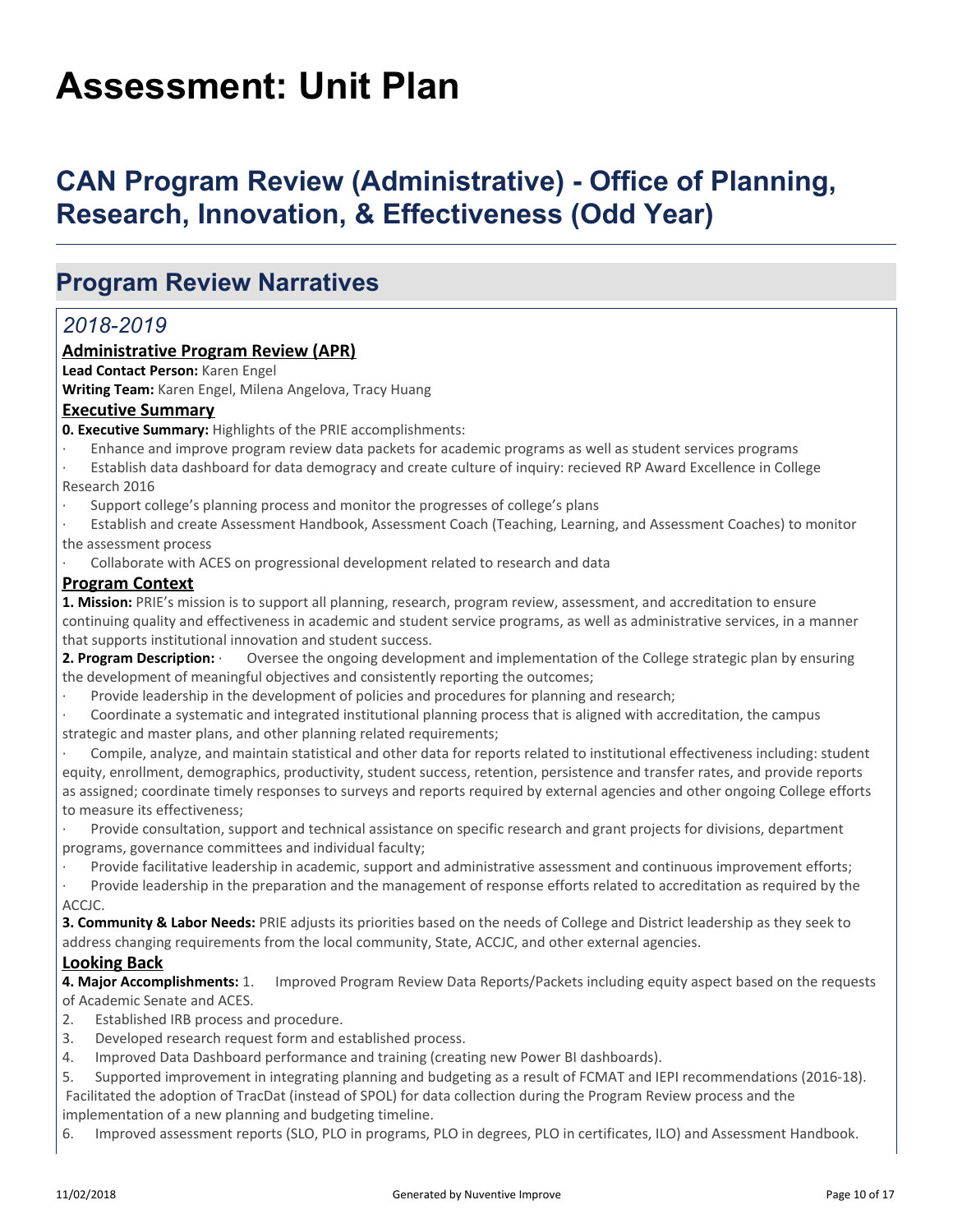- 7. Supported English and math departments as they address requirements of AB 705.
- 8. Collaborated with ACES to contribute to Culture of Inquiry (on-going)
- 9. Leading college-wide effort to prepare 2019 Institutional Self-Evaluation Report (ISER) on-going.
- 10. Organized and established the EMP process to create the Educational Master Plan 2017-2022.
- 11. Collaborated with District and other college PRIE offices to implement the new SAP data analysis and reporting tool.
- 12. Supported GANAS, ESO Adelante, and A2B grant implementation, reporting, and evaluation.
- 13. Supported college-wide inquiry to inform Guided Pathways planning processes.

**5. Impact of Resource Applications:** PRIE received no additional resources in the prior year.

#### **Current State of the Program**

**6A. State of the Program - Observation:** The PRIE Office of 3 staff is effectively responding to all research requests on time. Office staff is leading or facilitating accreditation, program review, guided pathways planning, external grant reporting, the implementation of AB 705, enrollment management and strategic planning processes.

**6B. State of the Program - Evaluation:** PRIE's Data Request processes and resulting data tracking reveal on-time response and customer satisfaction with the integrity of services and information provided.

**7A. SAO Assessment Plan:** 1. Continue to monitor PRIE's Data Request system to maintain effective response times and ensure quality results.

2. Administer a survey to college constituencies who utilize and interact with the PRIE Office to assess effectiveness of services. **7B. SAO Assessment Results & Impact:** Evidence of Impact:

Flex Day Workshops on Accreditation, Program Review, and Guided Pathways during the past year received favorable evaluations.

PRIE staff have provided support to all Divisions on program review 2016-18 and received positive feedback from Division administrators.

NOTE: The PRIE Office has been in transition since the departure of Dean Hsieh in June, 2017. The PRIE Team will create a new assessment tool and plan for assessing SAO's during the coming cycle.

#### **Looking Ahead**

**8. Program Improvement Initiatives:** 1. Our team needs (and has plans to obtain) training in the new SAP tool.

2. Update our SAO assessment tool and implement in the coming cycle.

**Program Review Narrative Status:** Complete

**President/VP Program Review Narrative Feedback:**

### **Objective: Successful Accreditation Re-Affirmation**

Lead the College through a successful ISER submital and Accreditation Visit in 2019

**Objective Year:** 2019-2020 **Estimated Start Date:** 10/29/2018 **Estimated Completion Date:** 10/01/2019 **Objective Status:** 1 - New (PR)

**Please select the college goals with which this objective aligns.:** Student Completion/Success - Provide educational and student services programs that highlight inclusivity, diversity, and equity in their mission to help students meet their unique educational goals and minimize logistical and financial barriers to success., Community Connections - Build and strengthen collaborative relationships and partnerships that support the needs of, reflect, and enrich our diverse and vibrant local community., Organizational Development - Focus institutional resources on the structures, processes, and practices that invest in a diverse student population and prioritize and promote equitable, inclusive, and transformative learning.

**Please select the districct goals with which this objective aligns.:** District Goal #1 - Develop and Strengthen Educational Offerings, Interventions, and Support Programs that Increase Student Access & Success, District Goal #2 - Establish And Expand Relationships With School Districts, 4-year College Partners, And Community-based Organizations To Increase Higher Education Attainment In San Mateo County, District Goal #3 - Increase Program Delivery Options, Including the Expanded Use of Instructional Technology, to Support Student Learning and Success, District Goal #4 - Ensure Necessary Resources Are Available To Implement This Strategic Plan Through Sound Fiscal Planning And Management Of Allocations. Protect Community-supported Status And Undertake The Development Of Innovative Sources Of Revenue That Support Educational Programs Beyond That Which Is Available From Community And State Allocations.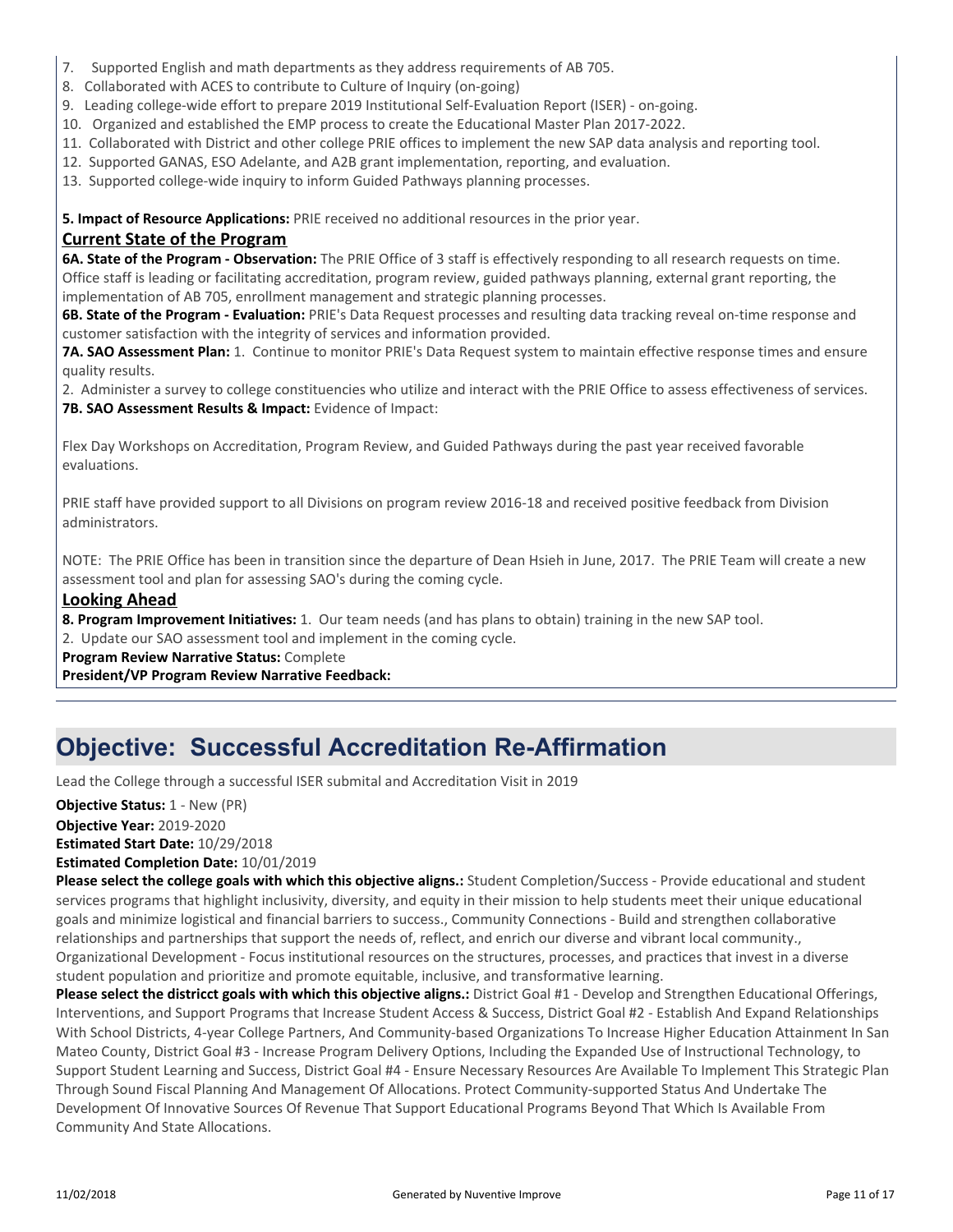### **Objective: Effective Program Review Process**

Lead and help facilitate an effective program review process that information college-wide planning, priority-setting, and resource allocations aligned to the College mission.

**Objective Year:** 2019-2020, 2020-2021 **Estimated Start Date:** 08/13/2018 **Objective Status:** 2 - Continuing (PR)

**Estimated Completion Date:** 06/03/2019

**Please select the college goals with which this objective aligns.:** Student Completion/Success - Provide educational and student services programs that highlight inclusivity, diversity, and equity in their mission to help students meet their unique educational goals and minimize logistical and financial barriers to success., Community Connections - Build and strengthen collaborative relationships and partnerships that support the needs of, reflect, and enrich our diverse and vibrant local community., Organizational Development - Focus institutional resources on the structures, processes, and practices that invest in a diverse student population and prioritize and promote equitable, inclusive, and transformative learning.

**Please select the districct goals with which this objective aligns.:** District Goal #4 - Ensure Necessary Resources Are Available To Implement This Strategic Plan Through Sound Fiscal Planning And Management Of Allocations. Protect Community-supported Status And Undertake The Development Of Innovative Sources Of Revenue That Support Educational Programs Beyond That Which Is Available From Community And State Allocations.

### **Objective: Effective grant implementation and reporting**

Lead grant annual reporting and provide data analysis for continuous improvement of grant-related programs. Collect data and provide analysis that helps inform how to increase student participation and increase program quality and effectiveness. Create program assessment tools like surveys and focus group protocols.

**Objective Status:** 2 - Continuing (PR)

**Objective Year:** 2019-2020, 2020-2021

**Estimated Start Date:** 08/01/2018

**Estimated Completion Date:** 08/01/2020

**Please select the college goals with which this objective aligns.:** Student Completion/Success - Provide educational and student services programs that highlight inclusivity, diversity, and equity in their mission to help students meet their unique educational goals and minimize logistical and financial barriers to success., Organizational Development - Focus institutional resources on the structures, processes, and practices that invest in a diverse student population and prioritize and promote equitable, inclusive, and transformative learning.

**Please select the districct goals with which this objective aligns.:** District Goal #1 - Develop and Strengthen Educational Offerings, Interventions, and Support Programs that Increase Student Access & Success

### **Objective: Guided Pathways**

Facilitate and support the effective inquiry, planning, and implementation of program improvements and process changes involved in implementing state-mandated guided pathways, including AB 705.

**Objective Year:** 2019-2020, 2021-2022 **Estimated Start Date:** 10/01/2018 **Estimated Completion Date:** 10/01/2020 **Objective Status:** 1 - New (PR)

**Please select the college goals with which this objective aligns.:** Student Completion/Success - Provide educational and student services programs that highlight inclusivity, diversity, and equity in their mission to help students meet their unique educational goals and minimize logistical and financial barriers to success., Community Connections - Build and strengthen collaborative relationships and partnerships that support the needs of, reflect, and enrich our diverse and vibrant local community., Organizational Development - Focus institutional resources on the structures, processes, and practices that invest in a diverse student population and prioritize and promote equitable, inclusive, and transformative learning.